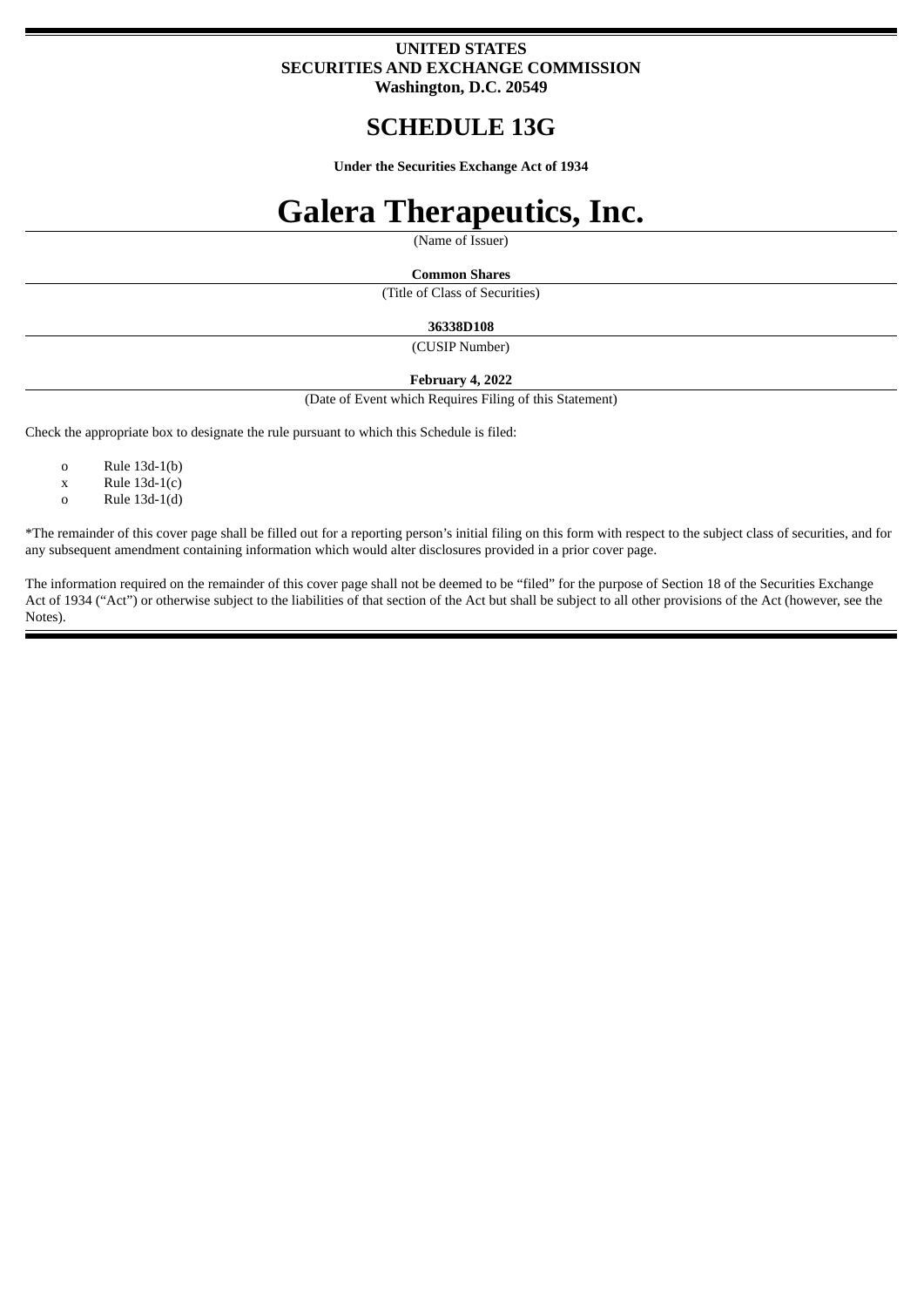Rosalind Advisors, Inc.

- 2. CHECK THE APPROPRIATE BOX IF A MEMBER OF A GROUP (see instructions) (a) o
	- (b) o
- 3. SEC USE ONLY
- 4. CITIZENSHIP OR PLACE OF ORGANIZATION ONTARIO, CANADA

1,543,783

| <b>NUMBER OF</b><br><b>SHARES</b><br><b>BENEFICIALLY</b><br><b>OWNED BY</b><br><b>EACH</b><br><b>REPORTING</b><br>PERSON WITH | 5. | <b>SOLE VOTING POWER</b>                |
|-------------------------------------------------------------------------------------------------------------------------------|----|-----------------------------------------|
|                                                                                                                               | b. | <b>SHARED VOTING POWER</b><br>1,543,783 |
|                                                                                                                               | 7. | <b>SOLE DISPOSITIVE POWER</b>           |
|                                                                                                                               | 8. | <b>SHARED DISPOSITIVE POWER</b>         |

- 9. AGGREGATE AMOUNT BENEFICIALLY OWNED BY EACH REPORTING PERSON 1,543,783
- 10. CHECK IF THE AGGREGATE AMOUNT IN ROW (9) EXCLUDES CERTAIN SHARES (see instructions) o
- 11. PERCENT OF CLASS REPRESENTED BY AMOUNT IN ROW (9)  $5.8\% ^{\rm 1}$
- 12. TYPE OF REPORTING PERSON (see instructions) CO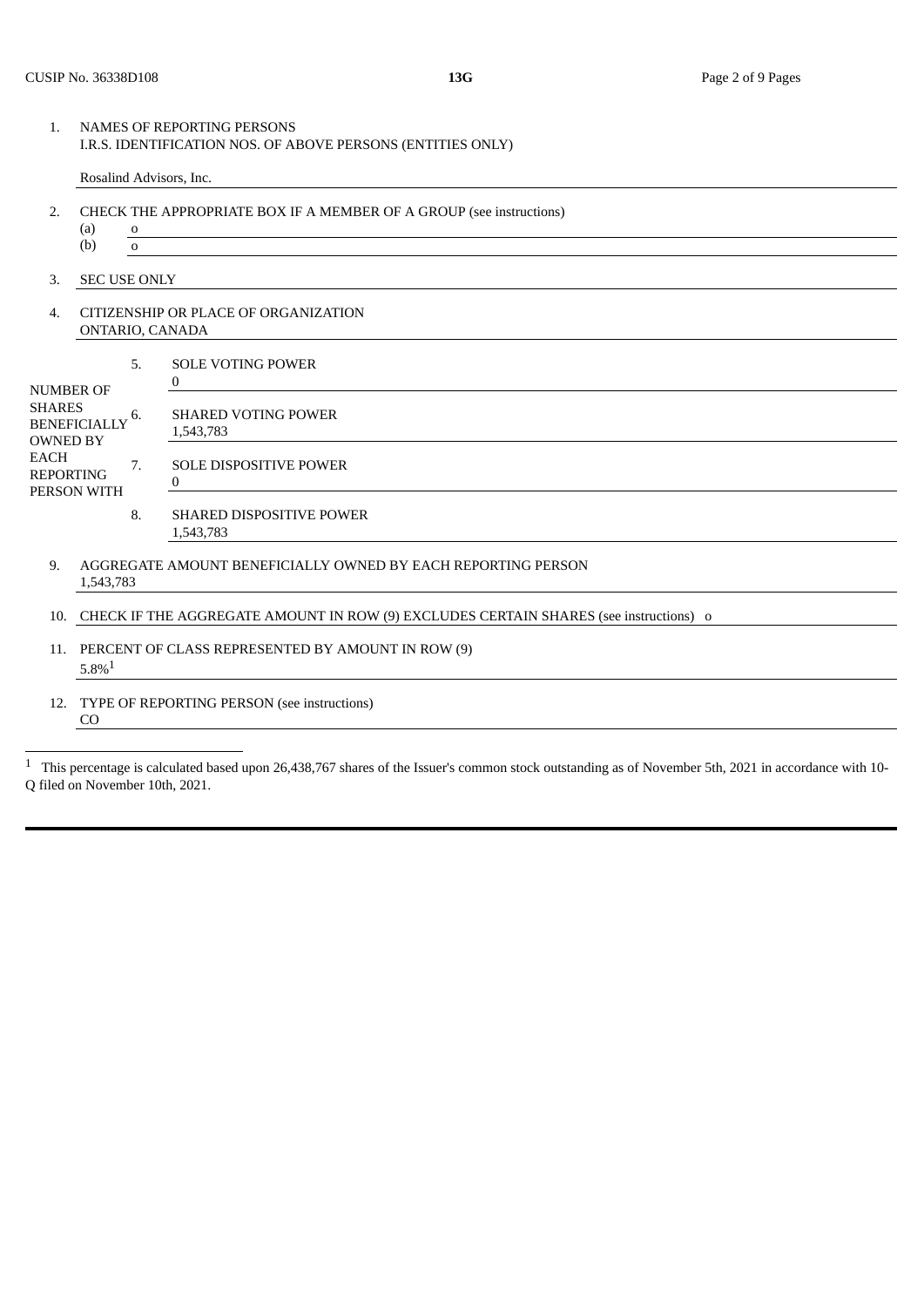Steven Salamon

- 2. CHECK THE APPROPRIATE BOX IF A MEMBER OF A GROUP (aee instructions) (a) o (b) o
- 3. SEC USE ONLY
- 4. CITIZENSHIP OR PLACE OF ORGANIZATION ONTARIO, CANADA

1,543,783

| <b>NUMBER OF</b><br><b>SHARES</b><br><b>BENEFICIALLY</b><br><b>OWNED BY</b><br>EACH<br><b>REPORTING</b><br>PERSON WITH | 5.         | <b>SOLE VOTING POWER</b>                |
|------------------------------------------------------------------------------------------------------------------------|------------|-----------------------------------------|
|                                                                                                                        | b.         | <b>SHARED VOTING POWER</b><br>1,543,783 |
|                                                                                                                        | $\prime$ . | <b>SOLE DISPOSITIVE POWER</b>           |
|                                                                                                                        | 8.         | <b>SHARED DISPOSITIVE POWER</b>         |

- 9. AGGREGATE AMOUNT BENEFICIALLY OWNED BY EACH REPORTING PERSON 1,543,783
- 10. CHECK IF THE AGGREGATE AMOUNT IN ROW (9) EXCLUDES CERTAIN SHARES (see instructions) o
- 11. PERCENT OF CLASS REPRESENTED BY AMOUNT IN ROW (9)  $5.8\%$ <sup>1</sup>
- 12. TYPE OF REPORTING PERSON (see instructions) IN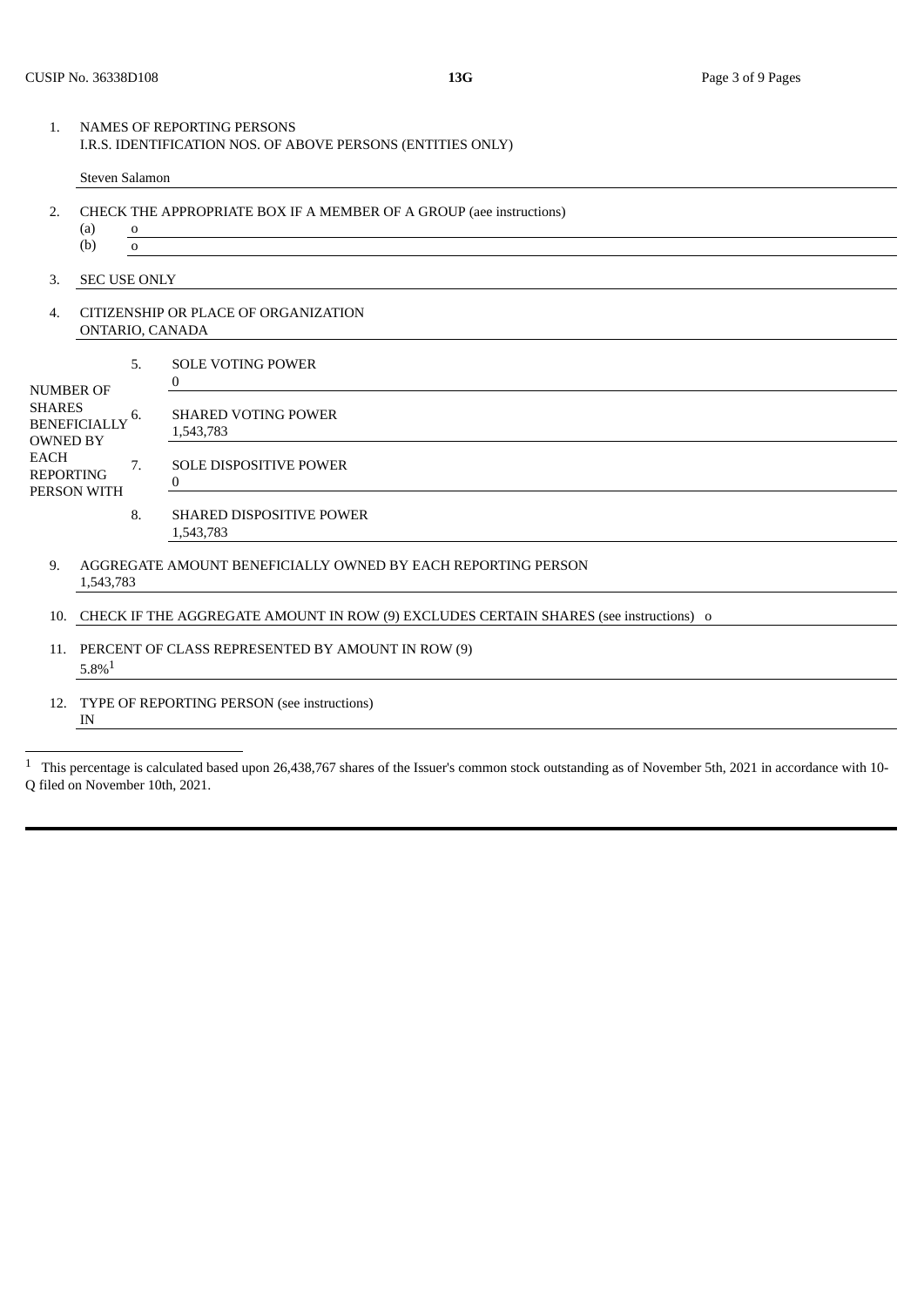Gilad Aharon

- 2. CHECK THE APPROPRIATE BOX IF A MEMBER OF A GROUP (see instructions) (a) o (b) o
- 3. SEC USE ONLY
- 4. CITIZENSHIP OR PLACE OF ORGANIZATION ONTARIO, CANADA

1,543,783

| <b>NUMBER OF</b><br><b>SHARES</b><br><b>BENEFICIALLY</b><br><b>OWNED BY</b><br><b>EACH</b><br><b>REPORTING</b><br>PERSON WITH | 5. | <b>SOLE VOTING POWER</b>                |
|-------------------------------------------------------------------------------------------------------------------------------|----|-----------------------------------------|
|                                                                                                                               | ხ. | <b>SHARED VOTING POWER</b><br>1,543,783 |
|                                                                                                                               | 7. | <b>SOLE DISPOSITIVE POWER</b><br>0      |
|                                                                                                                               | 8. | <b>SHARED DISPOSITIVE POWER</b>         |

- 9. AGGREGATE AMOUNT BENEFICIALLY OWNED BY EACH REPORTING PERSON 1,543,783
- 10. CHECK IF THE AGGREGATE AMOUNT IN ROW (9) EXCLUDES CERTAIN SHARES (see instructions) o
- 11. PERCENT OF CLASS REPRESENTED BY AMOUNT IN ROW (9)  $5.8\%$ <sup>1</sup>
- 12. TYPE OF REPORTING PERSON (see instructions) IN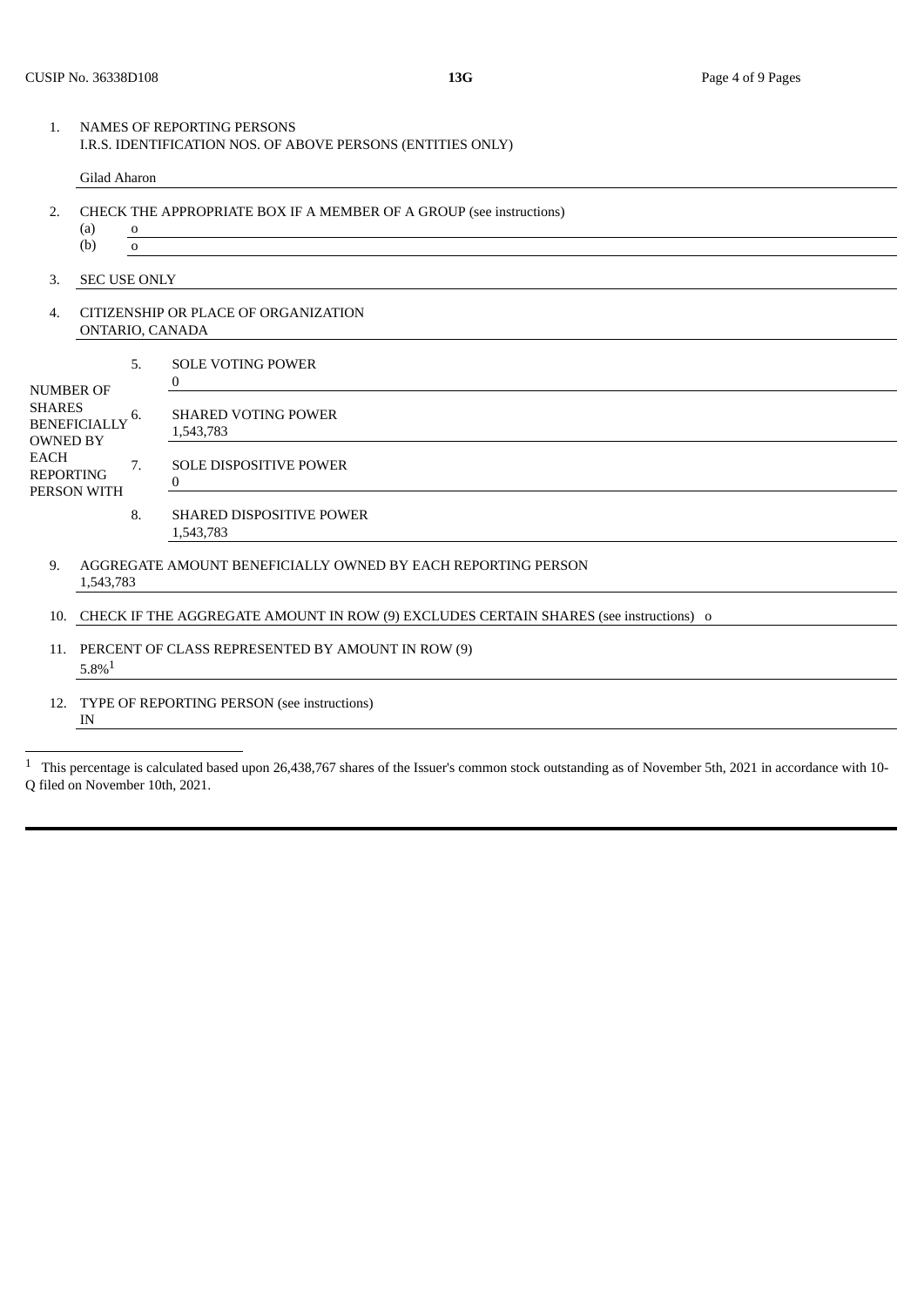Rosalind Master Fund L.P.

- 2. CHECK THE APPROPRIATE BOX IF A MEMBER OF A GROUP (see instructions) (a) o
	- (b) o
- 3. SEC USE ONLY
- 4. CITIZENSHIP OR PLACE OF ORGANIZATION CAYMAN ISLANDS

| <b>NUMBER OF</b><br>SHARES<br><b>BENEFICIALLY</b><br><b>OWNED BY</b><br>EACH<br><b>REPORTING</b><br>PERSON WITH | .כ | <b>SOLE VOTING POWER</b>                  |
|-----------------------------------------------------------------------------------------------------------------|----|-------------------------------------------|
|                                                                                                                 | ь. | <b>SHARED VOTING POWER</b><br>1,543,783   |
|                                                                                                                 | 7. | <b>SOLE DISPOSITIVE POWER</b><br>$\theta$ |
|                                                                                                                 | 8. | <b>SHARED DISPOSITIVE POWER</b>           |

- 9. AGGREGATE AMOUNT BENEFICIALLY OWNED BY EACH REPORTING PERSON 1,543,783
- 10. CHECK IF THE AGGREGATE AMOUNT IN ROW (9) EXCLUDES CERTAIN SHARES (see instructions) o
- 11. PERCENT OF CLASS REPRESENTED BY AMOUNT IN ROW (9)  $5.8\% ^{\rm 1}$
- 12. TYPE OF REPORTING PERSON (see instructions) PN

1,543,783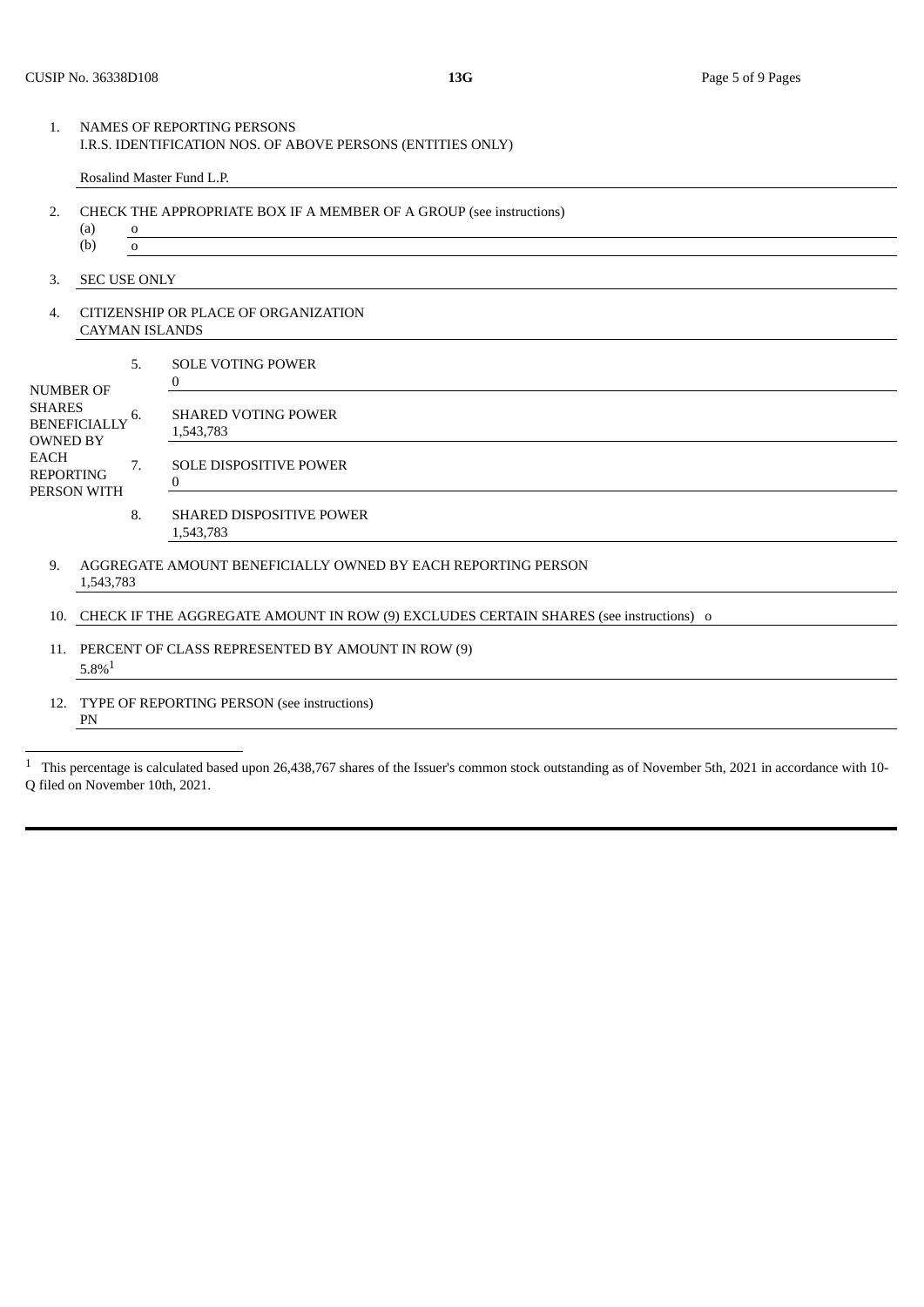## **Item 1.**

**Item 2.**

| (a) | Name of Issuer: Galera Therapeutics, Inc.                                                                                                                                                                                                                                          |  |  |  |  |
|-----|------------------------------------------------------------------------------------------------------------------------------------------------------------------------------------------------------------------------------------------------------------------------------------|--|--|--|--|
| (b) | Address of Issuer's Principal Executive Offices<br>2 W. Liberty Blvd #100<br>Malvern, Pennsylvania                                                                                                                                                                                 |  |  |  |  |
|     |                                                                                                                                                                                                                                                                                    |  |  |  |  |
| (a) | Name of Person Filing                                                                                                                                                                                                                                                              |  |  |  |  |
|     | Rosalind Advisors, Inc. ("Advisor" to RMF)<br>Rosalind Master Fund L.P. ("RMF")<br>Steven Salamon ("President")<br>Steven Salamon is the portfolio manager of the Advisor which advises RMF.<br>Gilad Aharon is the portfolio manager and member of the Advisor which advises RMF. |  |  |  |  |
| (b) | Address of the Principal Office or, if none, residence<br>Rosalind Advisors, Inc.<br>175 Bloor Street East<br>Suite 1316, North Tower<br>Toronto, Ontario<br>M4W 3R8 Canada                                                                                                        |  |  |  |  |
|     | Rosalind Master Fund L.P.<br>P.O. Box 309<br>Ugland House, Grand Cayman<br>KY1-1104, Cayman Islands                                                                                                                                                                                |  |  |  |  |
|     | Steven Salamon<br>175 Bloor Street East<br>Suite 1316, North Tower<br>Toronto, Ontario<br>M4W 3R8 Canada                                                                                                                                                                           |  |  |  |  |
|     | Gilad Aharon<br>175 Bloor Street East<br>Suite 1316, North Tower<br>Toronto, Ontario<br>M4W 3R8 Canada                                                                                                                                                                             |  |  |  |  |
| (c) | Citizenship<br>Rosalind Advisors, Inc.: Ontario, Canada<br>Rosalind Master Fund L.P.: Cayman Islands<br>Steven Salamon: Ontario, Canada<br>Gilad Aharon: Ontario, Canada                                                                                                           |  |  |  |  |
| (d) | Title of Class of Securities<br>Common Stock                                                                                                                                                                                                                                       |  |  |  |  |
| (e) | <b>CUSIP Number</b><br>36338D108                                                                                                                                                                                                                                                   |  |  |  |  |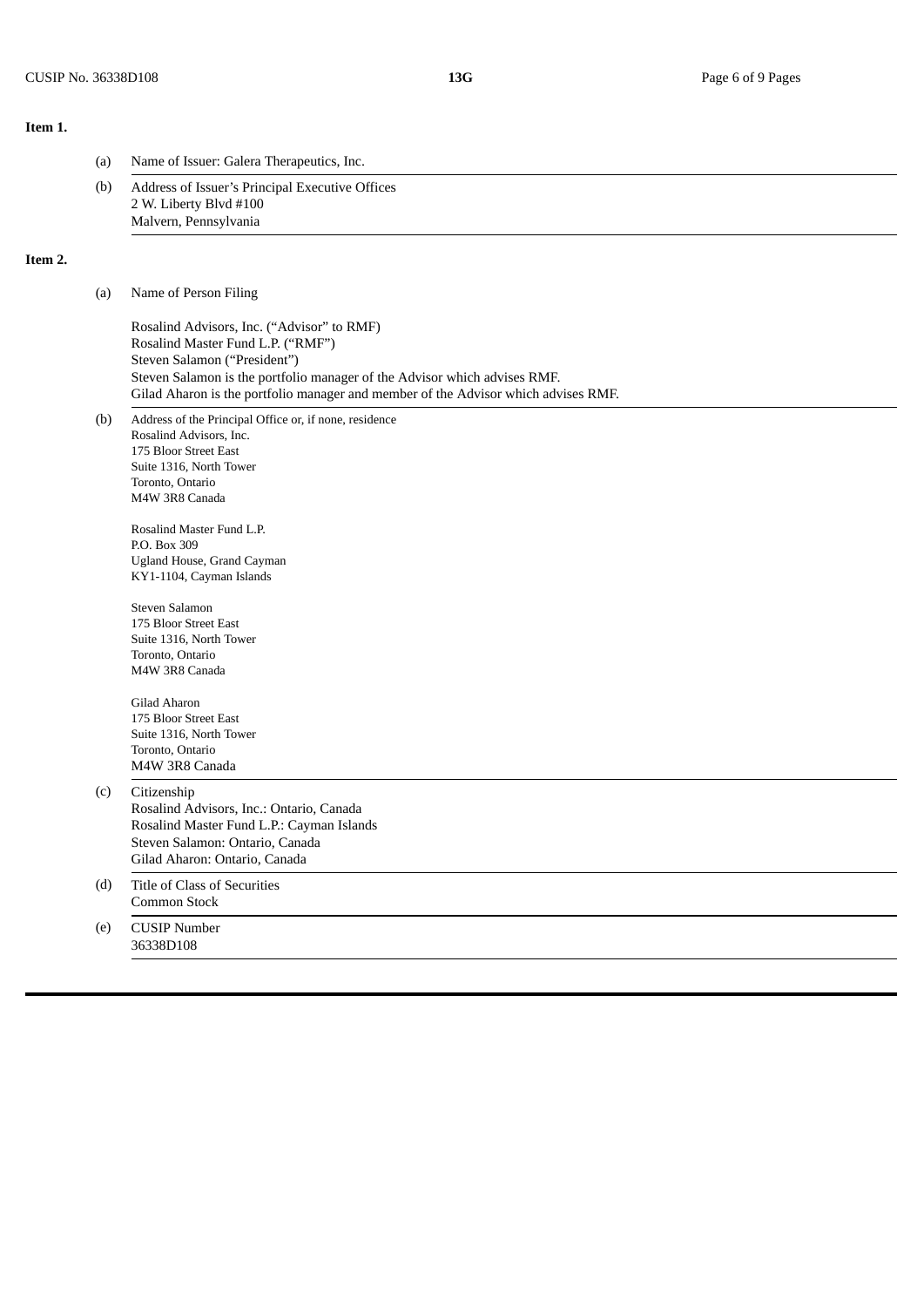#### Item 3. If this statement is filed pursuant to §§240.13d-1(b) or 240.13d-2(b) or (c), check whether the person filing is a:

- (a) o Broker or dealer registered under section 15 of the Act (15 U.S.C. 78o).
- (b) o Bank as defined in section  $3(a)(6)$  of the Act (15 U.S.C. 78c).
- (c) o Insurance company as defined in section 3(a)(19) of the Act (15 U.S.C. 78c).
- (d) o Investment company registered under section 8 of the Investment Company Act of 1940 (15 U.S.C. 80a-8).
- (e) o An investment adviser in accordance with  $\S240.13d-1(b)(1)(ii)(E)$ .
- (f) o An employee benefit plan or endowment fund in accordance with  $\S 240.13d-1(b)(1)(ii)(F)$ .
- (g) o A parent holding company or control person in accordance with  $\S 240.13d-1(b)(1)(ii)(G)$ .
- (h) o A savings associations as defined in Section 3(b) of the Federal Deposit Insurance Act (12 U.S.C. 1813).
- (i) o A church plan that is excluded from the definition of an investment company under section 3(c)(14) of the Investment Company Act of 1940 (15 U.S.C. 80a-3).
- (i) o Group, in accordance with  $\S$  240.13d–1(b)(1)(ii)(J).

#### **Item 4. Ownership.**

Provide the following information regarding the aggregate number and percentage of the class of securities of the issuer identified in Item 1.

(a) Amount beneficially owned:

Rosalind Master Fund L.P. is the record owner of 1,543,783 shares of common stock.

Rosalind Advisors, Inc. is the investment advisor to RMF and may be deemed to be the beneficial owner of shares held by RMF. Steven Salamon is the portfolio manager of the Advisor and may be deemed to be the beneficial owner of shares held by RMF. Notwithstanding the foregoing, the Advisor and Mr. Salamon disclaim beneficial ownership of the shares.

(b) Percent of class:

Rosalind Advisors, Inc. - 5.8% Rosalind Master Fund L.P. - 5.8% Steven Salamon - 5.8%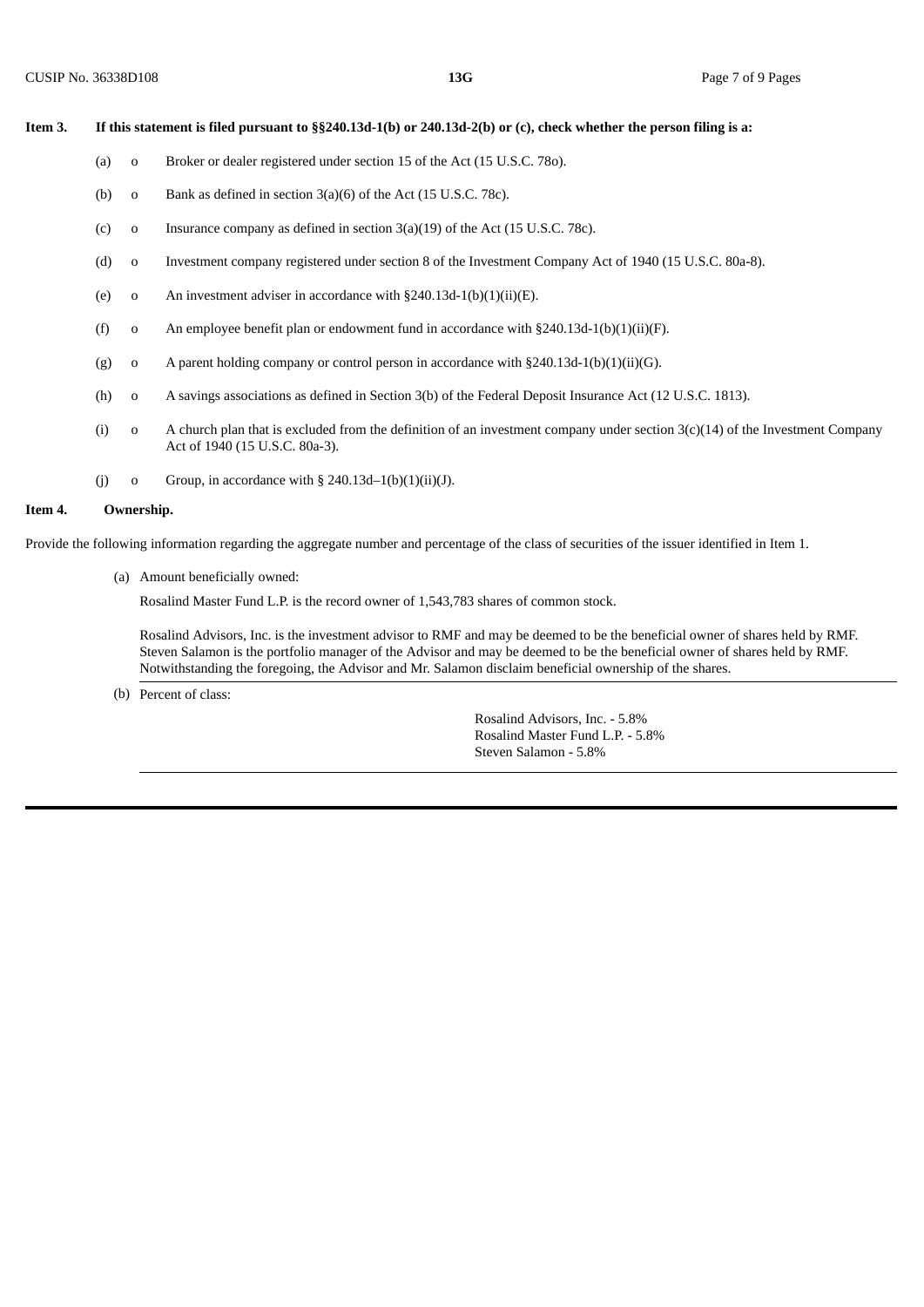(c) Number of shares as to which the person has:

| (i)                        | Shared power to vote or to direct the vote                |                                       |  |
|----------------------------|-----------------------------------------------------------|---------------------------------------|--|
|                            |                                                           | Rosalind Advisors, Inc. - 1,543,783   |  |
|                            |                                                           | Rosalind Master Fund L.P. - 1,543,783 |  |
|                            |                                                           | Steven Salamon - 1,543,783            |  |
|                            |                                                           | Gilad Aharon - 1,543,783              |  |
|                            |                                                           |                                       |  |
| $\left( \text{ii} \right)$ | Sole power to dispose or to direct the disposition of - 0 |                                       |  |
|                            | Shared power to dispose or to direct the disposition of   |                                       |  |
|                            |                                                           | Rosalind Advisors, Inc. - 1,543,783   |  |
| (iii)                      |                                                           | Rosalind Master Fund L.P. - 1,543,783 |  |
|                            |                                                           | Steven Salamon - 1,543,783            |  |

*Instruction*. For computations regarding securities which represent a right to acquire an underlying security *see* §240.13d-3(d)(1).

#### **Item 5. Ownership of Five Percent or Less of a Class**.

If this statement is being filed to report the fact that as of the date hereof the reporting person has ceased to be the beneficial owner of more than five percent of the class of securities, check the following o.

*Instruction*. Dissolution of a group requires a response to this item.

#### **Item 6. Ownership of More than Five Percent on Behalf of Another Person.**

#### **Item 7-9. Not Applicable**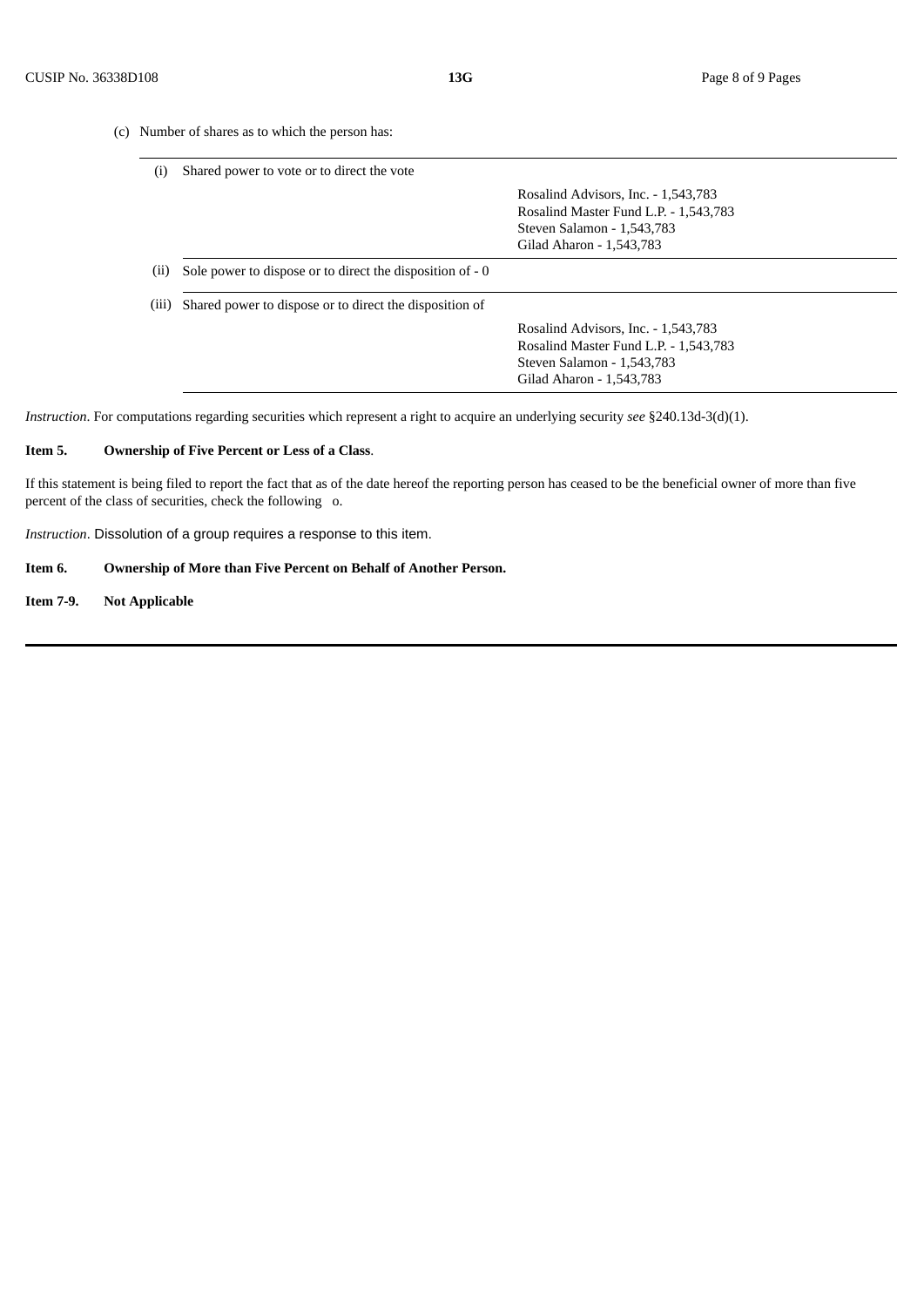#### **Item 10. Certification.**

By signing below I certify that, to the best of my knowledge and belief, the securities referred to above were not acquired and are not held for the purpose of or with the effect of changing or influencing the control of the issuer of the securities and were not acquired and are not held in connection with or as a participant in any transaction having that purpose or effect.

After reasonable inquiry and to the best of my knowledge and belief, I certify that the information set forth in this statement is true, complete and correct.

2/11/2022

Date

/s/ Steven Salamon

Signature

Steven Salamon/President Rosalind Advisors, Inc.

Name/Title